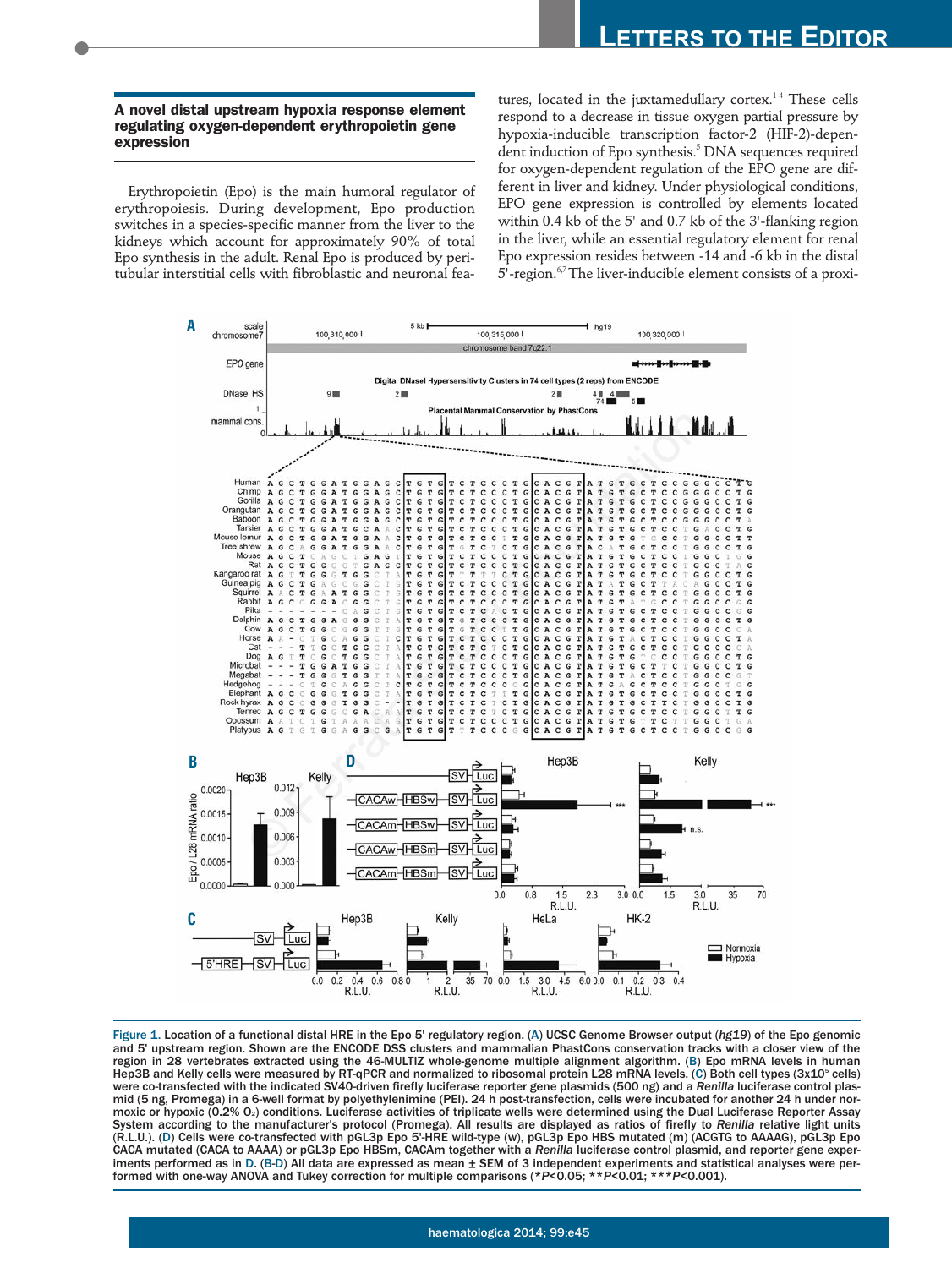

Figure 2. HIF-2α dependent hypoxic regulation of the Epo distal enhancer element. (A) Scheme depicting the constructs used. The num-<br>bers are relative to the transcriptional start site (TSS). KIE: kidney-inducible element element; NRLE: negative regulatory liver element. (B) Dual luciferase analyses using the Epo minimal promoter (117 bp) and several indicated extensions of the distal 5'-HRE alone or in combination with the 3'-HRE. All reporter gene experiments were performed as in Figure 1. (C) The indicated vectors were co-transfected with HIF-a or empty expression vectors into Hep3B cells. CAIX (carbonic anhydrase IX) and PAI-1 (plasminogen activator inhibitor 1) promoter constructs were used as controls for HIF-1 $\alpha$  and HIF-2 $\alpha$  specificity, respectively. pH3SVL is controlled by a concatamerized non-HIF $\alpha$  isoform specific HRE and an SV40 promoter. (D) Comparison between SV40-driven and Epo promoter-driven luciferase expression, following HIF $\alpha$  overexpression in Hep3B cells. (E) Effect of siRNA-mediated HIF $\alpha$  knockdown on the indicated vectors in Hep3B cells. (F) HIF-1 $\alpha$ , HIF-2 $\alpha$ , Epo, PAI-1 and CAIX mRNA levels were measured by RT-qPCR and normalized to ribosomal protein L28 mRNA levels. (G) Scheme depicting the different primer regions used for ChIP experiments. ChIP of normoxic or hypoxic (0.2% O2, 24 h) Hep3B cells using antibodies directed against HIF-1 $\alpha$  or HIF-2 $\alpha$ . The amount of co-precipitated chromatin derived from the human Epo 5' regulatory region, its upstream and downstream regions, and the Epo 3'-HRE was determined by qPCR. The PAI-1 promoter was used as an additional positive control. Mean values  $\pm$  SEM of 3 (B-F) or 4 (G) independent experiments are shown and statistical analyses were performed with one-way ANOVA and Tukey correction for multiple comparisons (\**P*<0.05; \*\**P*<0.01; \*\*\**P*<0.001).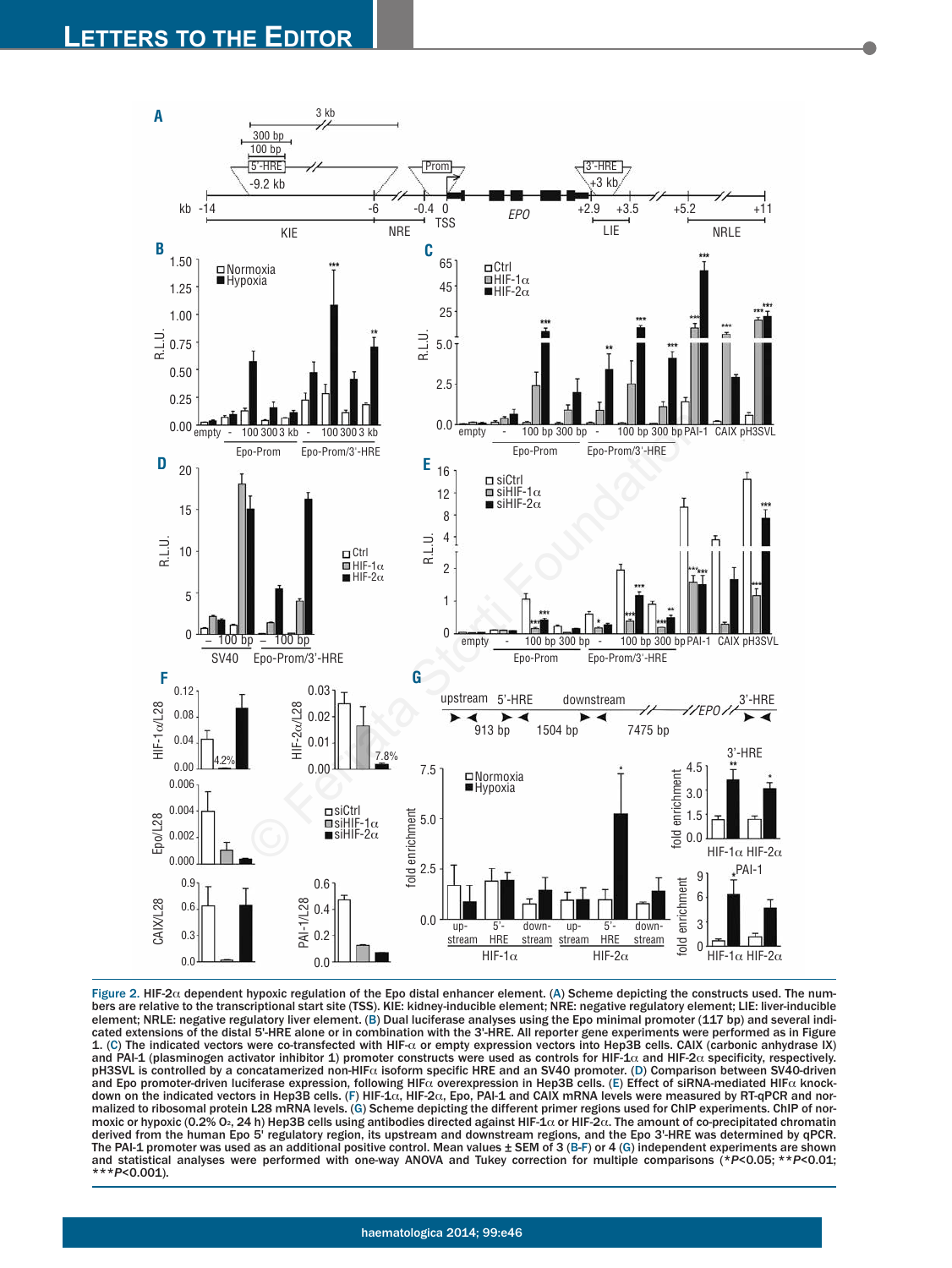mal downstream enhancer which synergizes with the minimal promoter region to achieve up to 100-fold transcriptional induction.<sup>8</sup> Detailed analysis of this conserved 50 bp 3'-enhancer revealed a tripartite cis-regulatory structure with a consensus HIF binding site (HBS, ACGTG) and a CACA repeat downstream of the HBS.<sup>9</sup> The latter element is necessary, but not sufficient, for hypoxia inducibility of the 3'-enhancer. However, so far no protein binding to this element has been defined. While the Epo 3' enhancer is well characterized and has been confirmed to be both essential and sufficient for liver-specific Epo expression in mice beyond embryonic day  $14.5<sup>10</sup>$  the kidney-inducible element (KIE) remains unexplored. In the present study, we functionally analyzed a distal upstream hypoxia response element (HRE) which confers oxygenregulated Epo transcription and presumably represents the hitherto uncharacterized KIE.

We used the ENCODE data integrated in the UCSC Genome Browser (*http://genome.ucsc.edu/*) to identify a distal conserved putative HBS in the Epo 5'-region, located within a DNase I hypersensitivity site (DSS) observed in 9 different non-Epo-producing cell lines and strongly conserved in multiple vertebrate species (Figure 1A). This distant locus, 9248 bp upstream of the Epo transcriptional start site, contains a putative HBS and is flanked by the most frequently neighboring residues observed around the consensus HBS<sup>11</sup> and a CACA repeat 8 bp upstream, very similar to the established 3'-HRE. The striking overlap of this region with a previously reported anemia-inducible DSS in liver and kidney of anemic Epo transgenic mice<sup> $6$ </sup> prompted us to perform a detailed functional analysis. Two Epo-expressing (Hep3B and Kelly, Figure 1B) and two non-expressing (HeLa and HK-2) human cell lines were transfected with firefly luciferase reporter gene constructs under the control of the exogenous SV40 promoter and a 100 bp fragment encompassing the novel candidate 5'- HRE, containing either wild-type or mutant HBS and CACA elements. The isolated distal 5'-HRE conferred robust hypoxic reporter gene induction in all cell lines tested (Figure 1C), which was abrogated upon mutation of either the HBS or the CACA sequence (Figure 1D). persensitivity site (DSS) observed in 9<br>
containing cell lines and strongly com-<br>
(Figure 2G, left panel). In contract<br>
retebrate species (Figure 1A). This dis-<br>  $2C_0$  bound to the Epo 3'-HRE and<br>
upstream of the Epo tra

We next combined the endogenous Epo minimal promoter (117 bp) with the distal 5'-HRE of either 100 bp, 300 bp (covering the entire conserved DSS region), or 3 kb length as indicated in Figure 2A. All three constructs, but not the Epo minimal promoter alone, increased reporter gene activity in hypoxic Hep3B cells (Figure 2B). No further induction was observed by inclusion of the 3'-HRE (126 bp), suggesting that, at least under our experimental conditions, the 5'-HRE and the 3'-HRE do not cooperate. Because the 3 kb containing fragment did not further increase the hypoxic response, it was excluded from later analyses.

To analyze HIF $\alpha$  isoform transcriptional selectivity, reporter gene constructs were co-transfected with constitutively active (double proline mutant) HIF-1 $\alpha$  or HIF-2 $\alpha$ over-expressing plasmids. Reporter assays using the PAI-1 and CAIX promoters, as well as pH3SVL, served as controls for HIF $\alpha$  overexpression. HIF-2 $\alpha$  enhanced transactivation of the Epo promoter substantially better than HIF- $1\alpha$  (Figure 2C), and this is in line with the previously reported dominant role of HIF-2 $\alpha$  in hypoxia-inducible Epo transcription *in vitro.*<sup>12</sup> Interestingly, no HIFa isoform specificity was observed in reporter genes driven by the heterologous SV40 promoter (Figure 2D), indicating a crucial role of the endogenous Epo minimal promoter in  $HIF\alpha$ isoform selectivity. Reporter gene assays were repeated in siRNA-mediated HIFa-deficient Hep3B cells, as described before.<sup>13</sup> Both HIF-1 $\alpha$  and HIF-2 $\alpha$  siRNA reduced 5'-HRE

dependent luciferase activity in hypoxic Hep3B cells (Figure 2E). Rather unexpectedly, both Epo 5' and 3'-HRE dependent luciferase activity was more affected by depletion of HIF-1 $\alpha$  than HIF-2 $\alpha$ . This might be partially explained by less efficient knockdown of HIF-2 $\alpha$ , as reflected by the PAI-1 and pH3SVL reporter activity and HIF-2 $\alpha$  mRNA expression levels (Figure 2E and F). Alternatively, knockdown of HIF-1 $\alpha$  might decrease hypoxic PHD3 induction, which has been shown to preferentially target HIF-2 $\alpha$ .<sup>14</sup> Notably, hypoxia-inducible Epo mRNA expression was not entirely HIF-2-dependent in hypoxic Hep3B cells (Figure 2F).

To analyze  $H$ IF $\alpha$  DNA binding to the endogenous sites, ChIP assays were performed using either anti-HIF-1 $\alpha$  (5 ug, Ab2185; Abcam) or anti-HIF-2 $\alpha$  (5 µg, Ab199; Abcam) antibodies in hypoxically-treated Hep3B cells, as described before.<sup>13</sup> The PAI-1 and Epo 3'-HRE were analyzed as positive controls, and regions 1 kb upstream and downstream of the 5'-HRE served as negative controls. ChIP analysis revealed hypoxia-inducible HIF-2 $\alpha$ , but not HIF-1 $\alpha$  enrichment at the 5'-HRE or at any other of the tested 5' loci (Figure 2G, left panel). In contrast, both HIF-1α and HIF- $2\alpha$  bound to the Epo 3'-HRE and the known PAI-1 HRE (Figure 2G, right panel).

Collectively, our results demonstrate the identification of a functional HIF-2 $\alpha$  dependent distal 5'-HRE regulating Epo transcription. The lack of a renal cell culture system capable of hypoxia-inducible Epo expression precluded further validation of the kidney-specificity of this 5'-HRE. There are likely to be additional distal elements contributing to kidney-specific Epo expression because a BAC covering more than 180 kb flanking Epo regulatory regions is required to fully recapitulate endogenous Epo expression in transgenic mice. $^{2,15}$  Our study is the first to functionally analyze the enigmatic KIE, and provides the basis for further investigations on the cooperation between other putative distal and proximal regions in regulating kidneyspecific inducible Epo expression.

*Federica Storti,1,\* Sara Santambrogio,1,\* Lisa M. Crowther,1 Teresa Otto,2 Irene Abreu-Rodríguez,1 Muriel Kaufmann,1 Cheng-Jun Hu,3 Christof Dame,4 Joachim Fandrey,2 Roland H. Wenger,1 and David Hoogewijs1*

## *\*These authors contributed equally to the work.*

*1 Institute of Physiology and Zürich Center for Integrative Human Physiology ZIHP, University of Zürich, Switzerland; 2 Institute of Physiology, University of Duisburg-Essen, Germany; 3 Department of Craniofacial Biology, School of Dental Medicine, University of Colorado Anschutz Medical Campus, Aurora, CO, USA; 4 Department of Neonatology, Charité Universitätsmedizin Berlin, Germany*

*Correspondence: roland.wenger@access.uzh.ch or david.hoogewijs@access.uzh.ch*

*doi:10.3324/haematol.2013.102707*

*Key words: HIF, red Cells, erythropoietin, hypoxia, oxygen sensing*

*Acknowledgments: the authors would like to thank Clemens Cohen for providing HK-2 cells and Patrick Spielmann for expert technical assistance. RHW and DH acknowledge support from the NCCR Kidney.CH, funded by the SNF and from COST Action TD0901 HypoxiaNet. IAR is supported by EU FP7 grant agreement n° 246539. JF and CD acknowledge support from the DFG (GRK1431/2; DA 484/3-1).* 

*Information on authorship, contributions, and financial & other disclosures was provided by the authors and is available with the online version of this article at www.haematologica.org.*